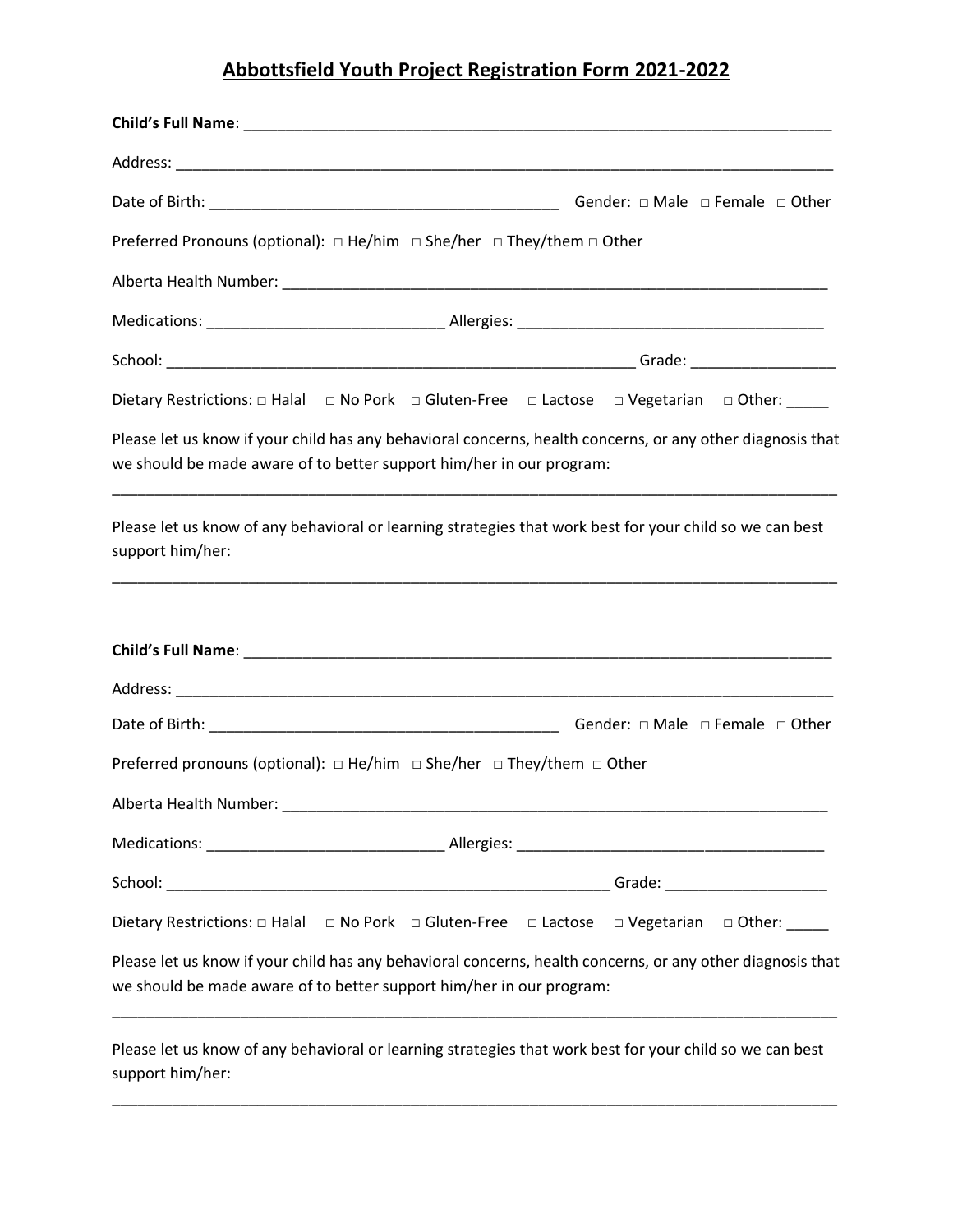|                                                                                                                                                                                                                               | Are you a Newcomer to Canada: □ Yes □ No If Yes, Arrival Date in Canada: _________________________ |  |
|-------------------------------------------------------------------------------------------------------------------------------------------------------------------------------------------------------------------------------|----------------------------------------------------------------------------------------------------|--|
|                                                                                                                                                                                                                               |                                                                                                    |  |
| <b>Parent/Legal Guardian Information</b>                                                                                                                                                                                      |                                                                                                    |  |
|                                                                                                                                                                                                                               |                                                                                                    |  |
|                                                                                                                                                                                                                               |                                                                                                    |  |
|                                                                                                                                                                                                                               |                                                                                                    |  |
|                                                                                                                                                                                                                               |                                                                                                    |  |
|                                                                                                                                                                                                                               |                                                                                                    |  |
|                                                                                                                                                                                                                               |                                                                                                    |  |
|                                                                                                                                                                                                                               |                                                                                                    |  |
|                                                                                                                                                                                                                               |                                                                                                    |  |
|                                                                                                                                                                                                                               | <b>Emergency Contact Information</b>                                                               |  |
| Please note: The emergency contact must be someone who is not a parent/guardian.                                                                                                                                              |                                                                                                    |  |
|                                                                                                                                                                                                                               |                                                                                                    |  |
|                                                                                                                                                                                                                               |                                                                                                    |  |
| Relationship to Child: National Property of the Child Child Child Child Child Child Child Child Child Child Child Child Child Child Child Child Child Child Child Child Child Child Child Child Child Child Child Child Child |                                                                                                    |  |
| Please list anyone (Full names) who may be picking up your child at <i>any</i> time throughout the year<br>(please note that they will be required to show ID to AYP staff):                                                  |                                                                                                    |  |
| <b>Walking Permission</b>                                                                                                                                                                                                     |                                                                                                    |  |

I allow my child to walk home alone at the end of group. □ Yes □ No

Parent/Guardian Signature: \_\_\_\_\_\_\_\_\_\_\_\_\_\_\_\_\_\_\_\_\_\_\_\_\_\_\_\_\_\_\_\_\_\_\_\_\_\_\_\_\_\_\_\_\_\_\_\_\_\_\_\_\_\_\_\_\_\_\_\_\_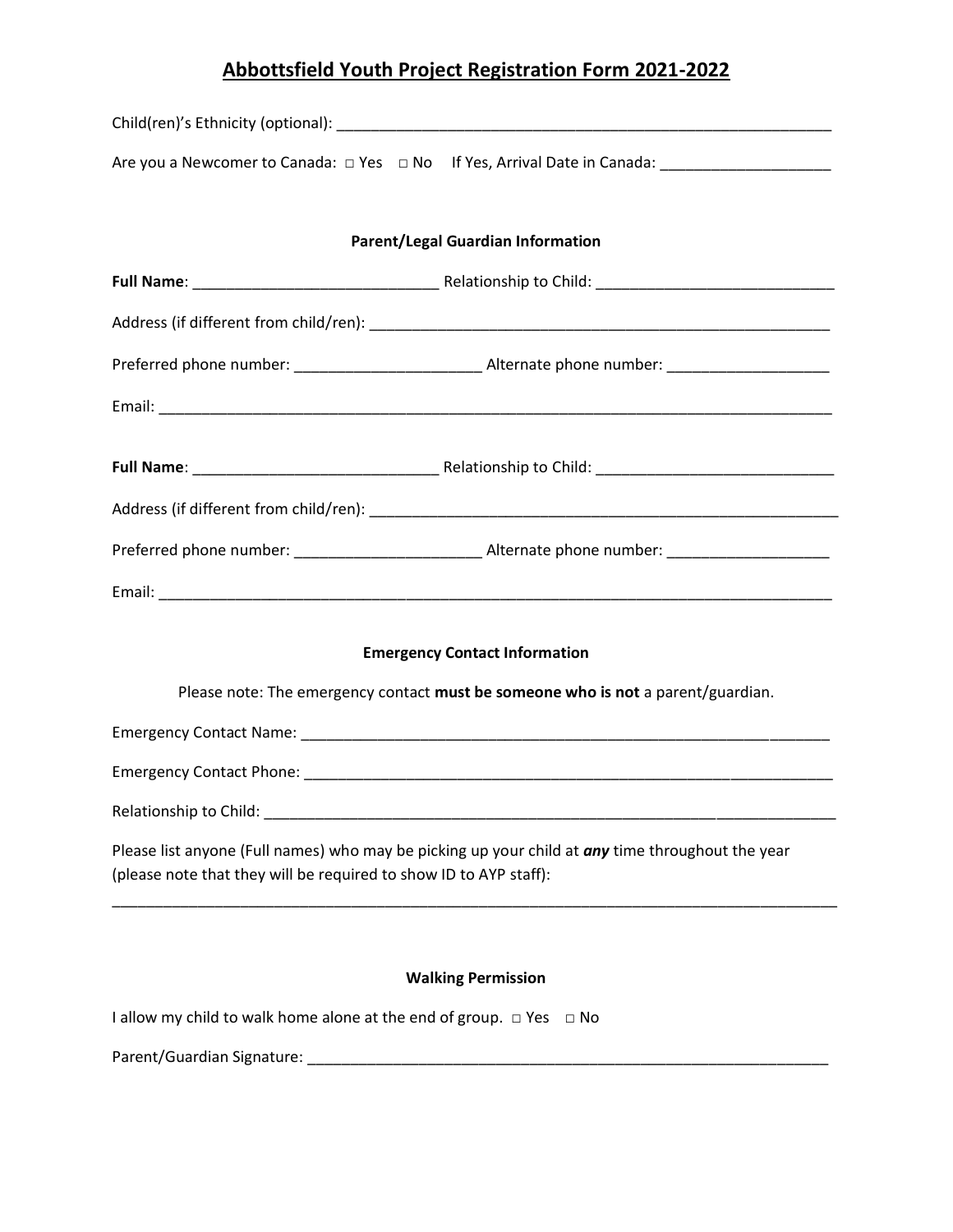#### **Consent to Supports**

Please **initial** if you consent to the following:

\_\_\_\_\_\_\_\_\_ Inform my child and myself of other community/agency supports.

Use AYP vehicles to transport my child in the event of an emergency or field trip.

\_\_\_\_\_\_\_\_\_ Administer First Aid when necessary. **(Consent Required)**

**EXECUTE:** Provide my child with a healthy snack.

#### **Parent/Guardian Authorization for Information Sharing**

Abbottsfield Youth Project (AYP) Society works closely with the teachers and administrative staff of our participating community schools in order to support the needs of the children and families in our program.

Any information received by the AYP Society will be treated as confidential and will only be shared with the people you consent to below.

Please **initial** if you give AYP permission to:

get information about your child from his/her school staff.

share information about your child with school staff.

allow AYP staff to email me information/ invitations regarding special events, workshops, AYP programming, Annual General Meetings, other community agencies, etc.

\*This consent will be valid until the end of this year's program, or when the child withdraws from the program.

#### **Consent to Photography**

From here on, I allow the Abbottsfield Youth Project (AYP) Society to take and use photographs and/or videos of my child for the purpose of agency social media pages, slideshows, brochures, display boards, annual reports, agency websites, and other program/promotional materials. I understand that in order to change this consent I must personally contact AYP staff and they will provide me with notice informing me that the permission had been changed on my child's file.

Parent/Guardian Signature: \_\_\_\_\_\_\_\_\_\_\_\_\_\_\_\_\_\_\_\_\_\_\_\_\_\_\_\_\_\_\_\_\_\_\_\_\_\_\_\_\_\_\_\_\_\_\_\_\_\_\_\_\_\_\_\_\_\_\_\_\_\_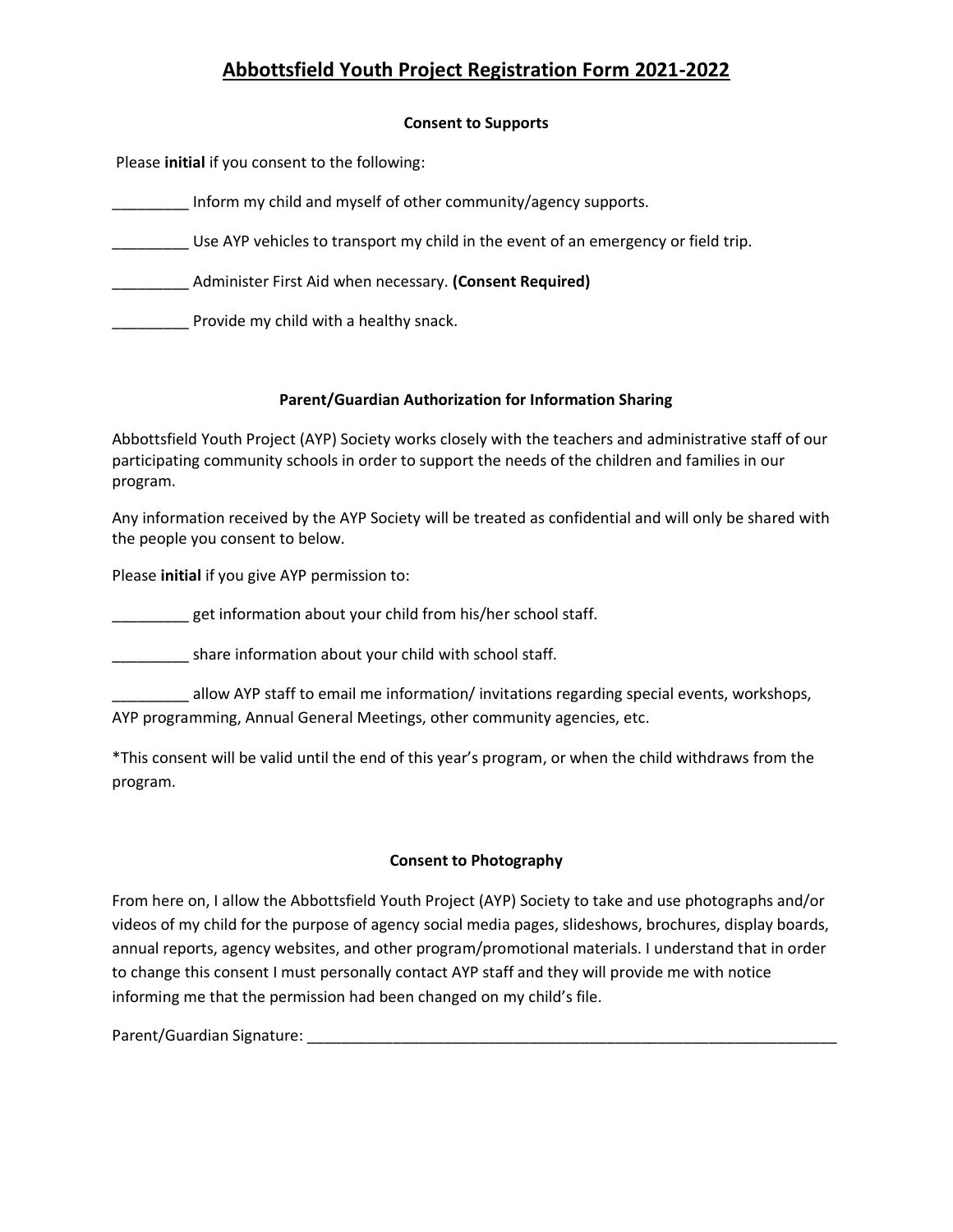#### **Consent to Surveys**

The Abbottsfield Youth Project (AYP) Society conducts various surveys with our participants in order to track their individual growth and program satisfaction. Survey completion is essential to AYP's ability to continue its programming. The surveys not only help AYP improve our programs, they provide us with the outcomes required by our current and potential funders. Survey responses remain anonymous when presented to these funders.

From heron, I allow my child to participate in surveys to evaluate the AYP program. I understand that in order to change this consent I must personally contact AYP staff.

Parent/Guardian Signature: \_\_\_\_\_\_\_\_\_\_\_\_\_\_\_\_\_\_\_\_\_\_\_\_\_\_\_\_\_\_\_\_\_\_\_\_\_\_\_\_\_\_\_\_\_\_\_\_\_\_\_\_\_\_\_\_\_\_\_\_\_\_

#### **COVID-19**

I, \_\_\_\_\_\_\_\_\_\_\_\_\_\_\_\_\_\_\_\_\_\_\_\_\_\_\_\_\_\_\_the legal guardian of \_\_\_\_\_\_\_\_\_\_\_\_\_\_\_\_\_\_\_\_\_\_\_\_\_\_\_\_\_\_\_\_\_acknowledge that I must be **available** to pick up my child(ren) from the program in the event of illness or if my child(ren) is showing COVID-19 symptoms.

I, the legal guardian of the state of the state of the legal guardian of the state of the state acknowledge that there may be times when AYP staff and my child(ren) may not be able to social distance (administering first aid, etc.). I know that these situations occur in the best interests of my child(ren), therefore, I acknowledge the risk associated with this.

#### **Acknowledgement of Rights**

I acknowledge that AYP Staff will do their best to ensure the health, safety and well-being of my child and of others in the group.

I acknowledge that AYP Staff will do their best to encourage my child's constructive behaviours in positive ways.

I acknowledge that in the event of an emergency or to prevent my child from immediately harming themselves, others, or from destroying property, as a last resort, AYP's trained staff may be required to physically intervene. AYP will inform me immediately in the unlikely event that this is to occur.

I also acknowledge that I have been informed of my child's rights and responsibilities (see below) as a participant of Abbottsfield Youth Project. His/her rights as a participant include, specifically:

• The right to comment make suggestions, and complaints about any supports provided, and to appeal any program decision as outlined in Abbottsfield Youth Project's grievance procedure, which has been made available to me at my request.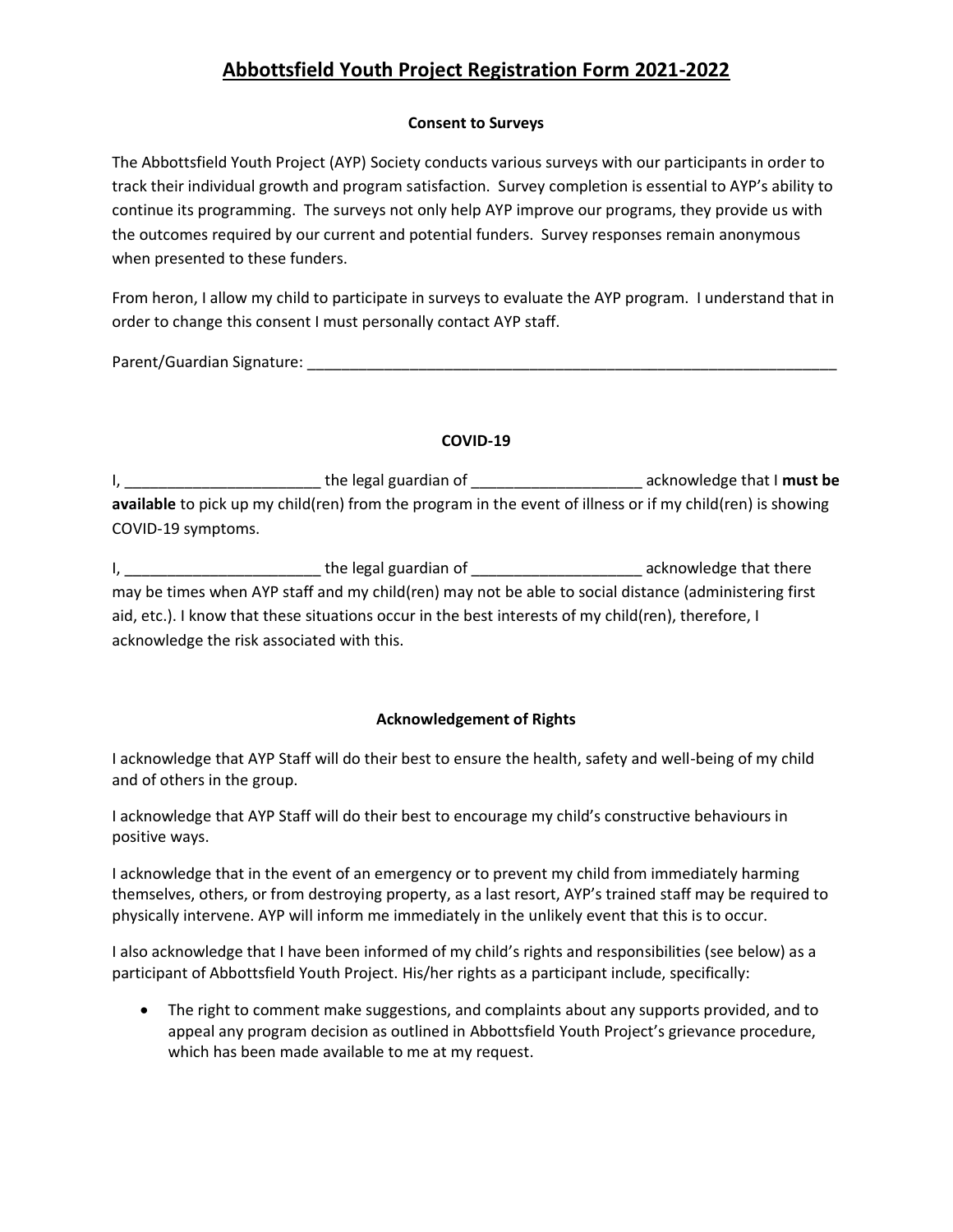I confirm that the information given in this form is true, complete and accurate.

| Parent/Guardian Signature: | Date: |
|----------------------------|-------|
| Witness Signature:         | Date: |

### **Expectations and Procedures**

Thank you for your interest in our AYP programs. We are very excited for the opportunity to support your child throughout the 2021-2022 calendar year. To best support your child(ren), we would like to inform you of a few of our procedures and expectations to ensure the safety of your child(ren).

- 1. I agree to inform AYP staff if my child(ren) is unable to attend an AYP program prior to the program start time.
- 2. I understand that space is limited in all AYP programs and if my child has more than two unexplained absences their spot will be filled. Prior to removal from the program we will attempt to contact you.
- 3. I agree to be available by phone or text during programming times to ensure that staff are able to reach me should there be any emergency, illness, or incident.
- 4. I understand that if a child is not picked up from group the following protocol will be taken:
	- After 10 minutes staff will call numbers listed for parents/guardians
	- After 30 minutes we will call the emergency contact listed and the AYP Executive Director will be notified.
	- After 1 hour and several attempts to contact parents/guardians/emergency contact, we are legally obligated to call the appropriate authorities to ensure the safety of your child.
- 5. I agree to check and respond to all emails from AYP as they may contain important information regarding sensitive group lessons, events, and cancellations.

\*In the event you have not notified us of an absence in our in-school program we will make a reasonable effort to inform you of your child(rens) absence by phone or text.\*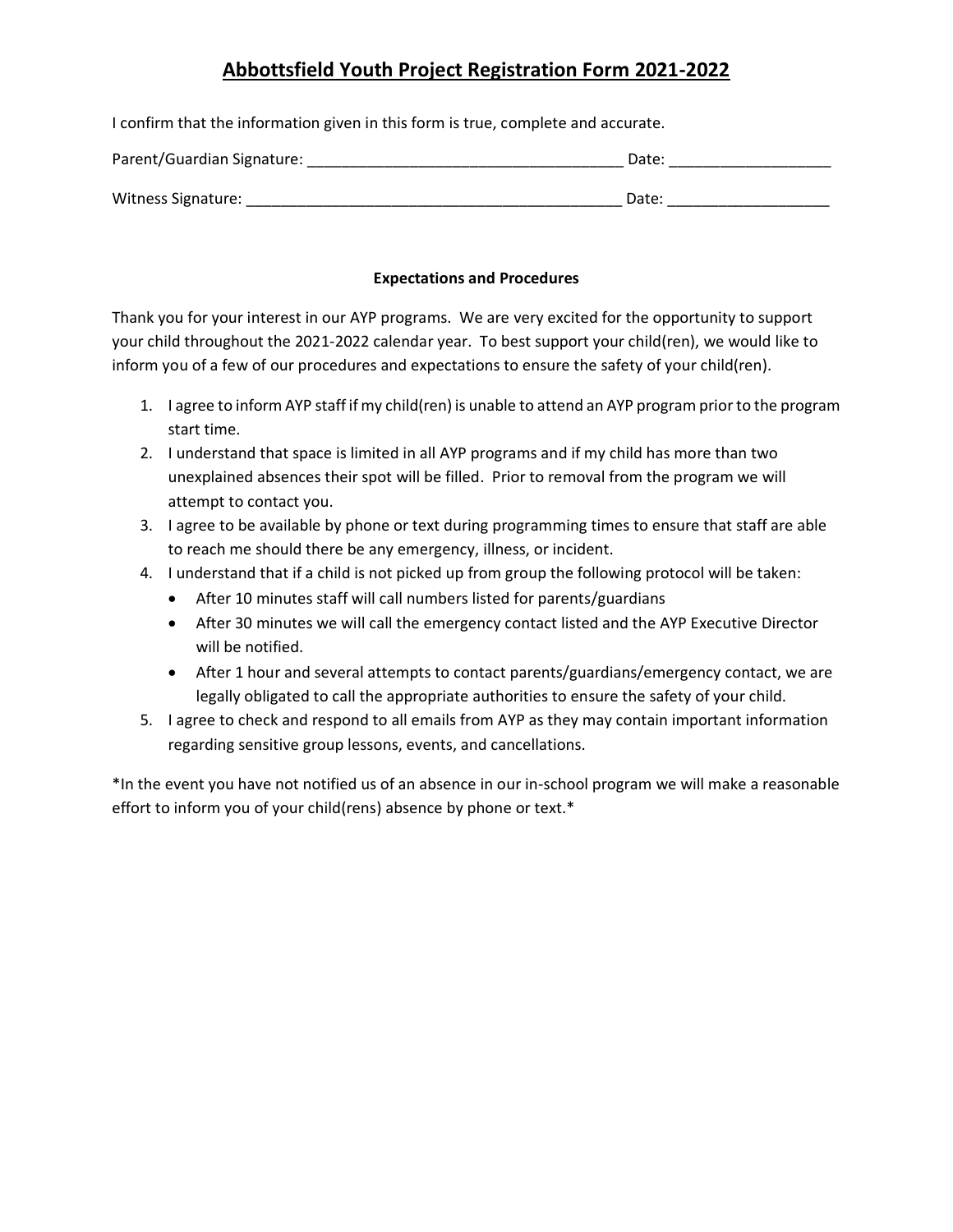### **Program Registration**

### **\*All program dates are subject to change\***

### **Please note the dates and times of each specific program. Maximum 2 programs per child. Indicate program interest by checking the box.**

□ C.O.L.S Afterschool Program - After School either at our office or a community centre for 1 hour and 45 minutes weekly. (Grades 1-6)

- Uses a learn-through-play philosophy to guide participants on how to make positive life choices, develop healthy self-esteem and learn effective communication strategies. Some curriculum topics include: the importance of life balance, positive coping strategies, problem solving, teamwork, self-esteem, communication, responsibility and feelings. Dates and times vary by school.
- Circle Child's School:
	- o Mondays
		- 1.St. Bonaventure (Hairsine Community League 3120 139 Ave NW)
			- $2:40 4:30 \text{ PM}$
		- 2.Ivor Dent (AYP Office 10608 34 St NW)
			- $\bullet$  3:20 5:00 PM
	- o Tuesdays
		- 1.Highlands (Highlands Community League 6112 113 Ave NW)
			- $\bullet$  3:11 5:00 PM
		- 2.Fraser (Hairsine Community League 3120 139 Ave NW)
			- $\bullet$  3:27 5:15 PM
			- MUST have at least 6 participants to run
			- Requires transport to Hairsine after school
	- o Wednesdays
		- 1.Bannerman (Bannerman Community League 14034 23 St NW)
			- $\bullet$  3:17 5:00 PM
		- 2.St. Jerome (AYP Office 10608 34 St NW)
			- $\bullet$  3:23 5:15 PM
	- o Thursdays
		- 1.Homesteader (Homesteader Community League 575 Hermitage Rd NW)
			- $2:31 4:15 \text{ PM}$
		- 2.Misc Schools (Hairsine Community League 3120 139 Ave NW)
			- $\bullet$  3:00 4:30 PM
			- For participants at Sifton, Kirkness, Abbott, St. Bernadette, Beacon Heights, and St. Leo
			- Requires transportation
		- 3.AYP Online Program (ONLINE)
			- $\bullet$  3:00 4:30 PM
			- Open for past AYP participants only
- □ Mini Make Way for Play Monday's from 5:30pm-6:30pm (Grades 1-3) **AYP Office**